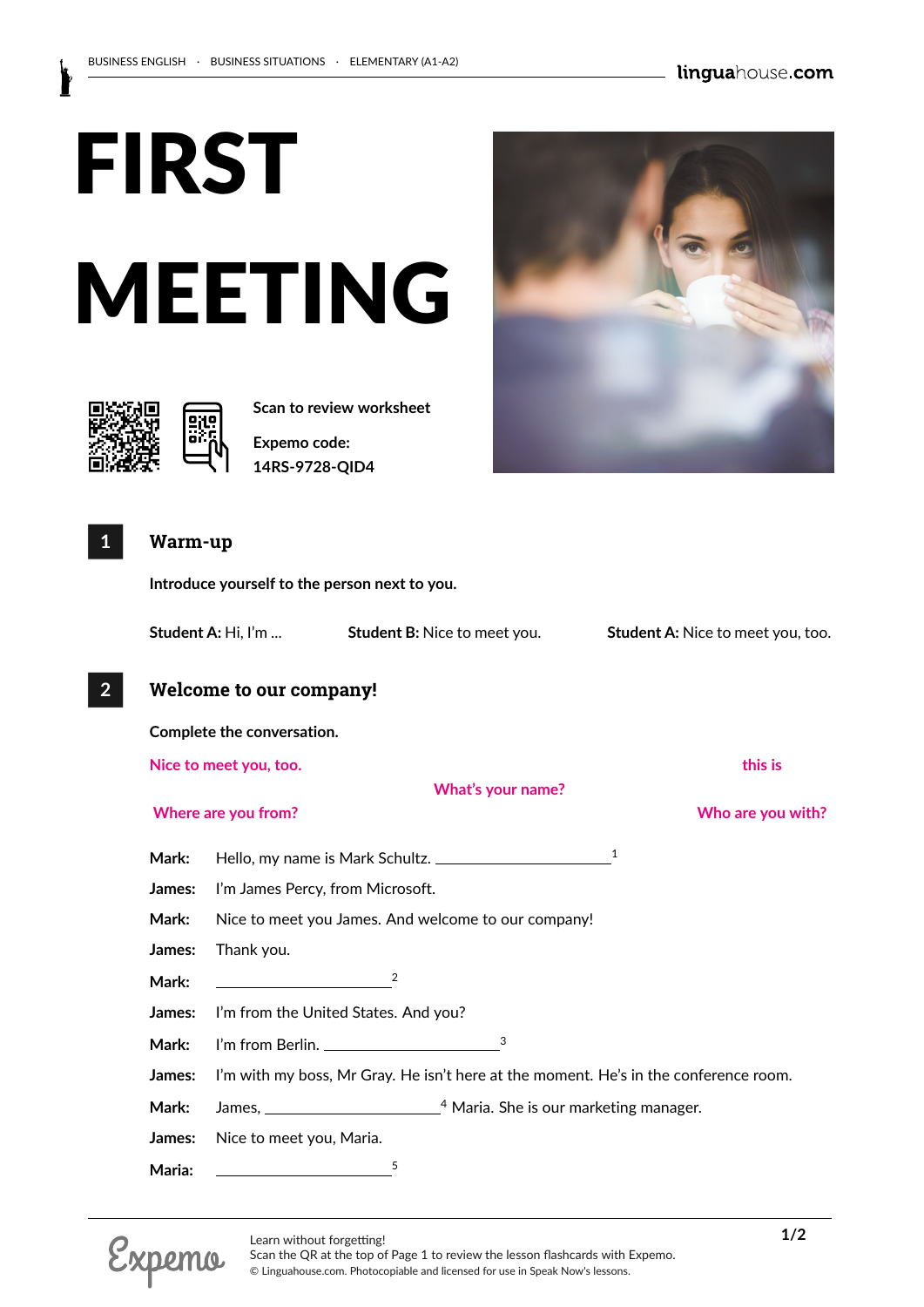#### **Match the questions with the answers:**

- 
- 1. Hi, how are you? **a.** Very good, and you?
- 
- 
- 
- 3. Excuse me, are you Mr Fox? c. Yes, I am. / No, I'm on vacation.
- 2. Are you here on business? b. Yes, I am. / No, I'm not. I'm Mr. Sanders.
	-

#### **3 Verb 'be'**

**Complete the table and the conversation below.**

| affirmative forms                   | negative forms                      | questions         |
|-------------------------------------|-------------------------------------|-------------------|
| $l$ am ( $l$ <sup>n</sup> $\sim$ )  | I am not (I'm not)                  | Am $\mathsf{I}$ ? |
| You are $($ $2)$                    | You are not (You aren't)            | 52                |
| He/she/it is $($ <sup>3</sup> )     | He/she/it is not $($ <sup>4</sup> ) | Is he/she/it?     |
|                                     |                                     |                   |
|                                     |                                     |                   |
| Yes, I am. / No, $\_\_\_6$ .        |                                     |                   |
| Yes, you are. / No, $\frac{7}{2}$ . |                                     |                   |
| Yes, he is. / No, he isn't.         |                                     |                   |

- A: Excuse me, Mr Fox?
- **B:** No, \_\_\_\_\_\_\_\_\_\_\_\_\_\_\_\_\_\_. I'm [name] from [company].
- **A:** I'm [name] from [company]. Nice to meet you.
- **B:** Pleased to meet you, too.
- **A:** Welcome to our company!
- **B:** Thank you.
- **A:** Where **from?**
- **B:** \_\_\_\_\_\_ from [country or city]. And you?
- A: \_\_\_\_\_\_ from [country or city]. Who \_\_\_\_\_\_\_\_\_\_\_\_\_\_ here with?
- **B:** I'm with my boss. He \_\_\_\_\_\_ here at the moment. He's in the conference room.
- **B:** [name], this \_\_\_\_\_\_ [name]. [name] is our [job title].
- **A:** Nice to meet you, [name].
- **C:** Nice to meet you, too.

#### **Practice the conversation. Use your real names, positions, and countries or cities.**